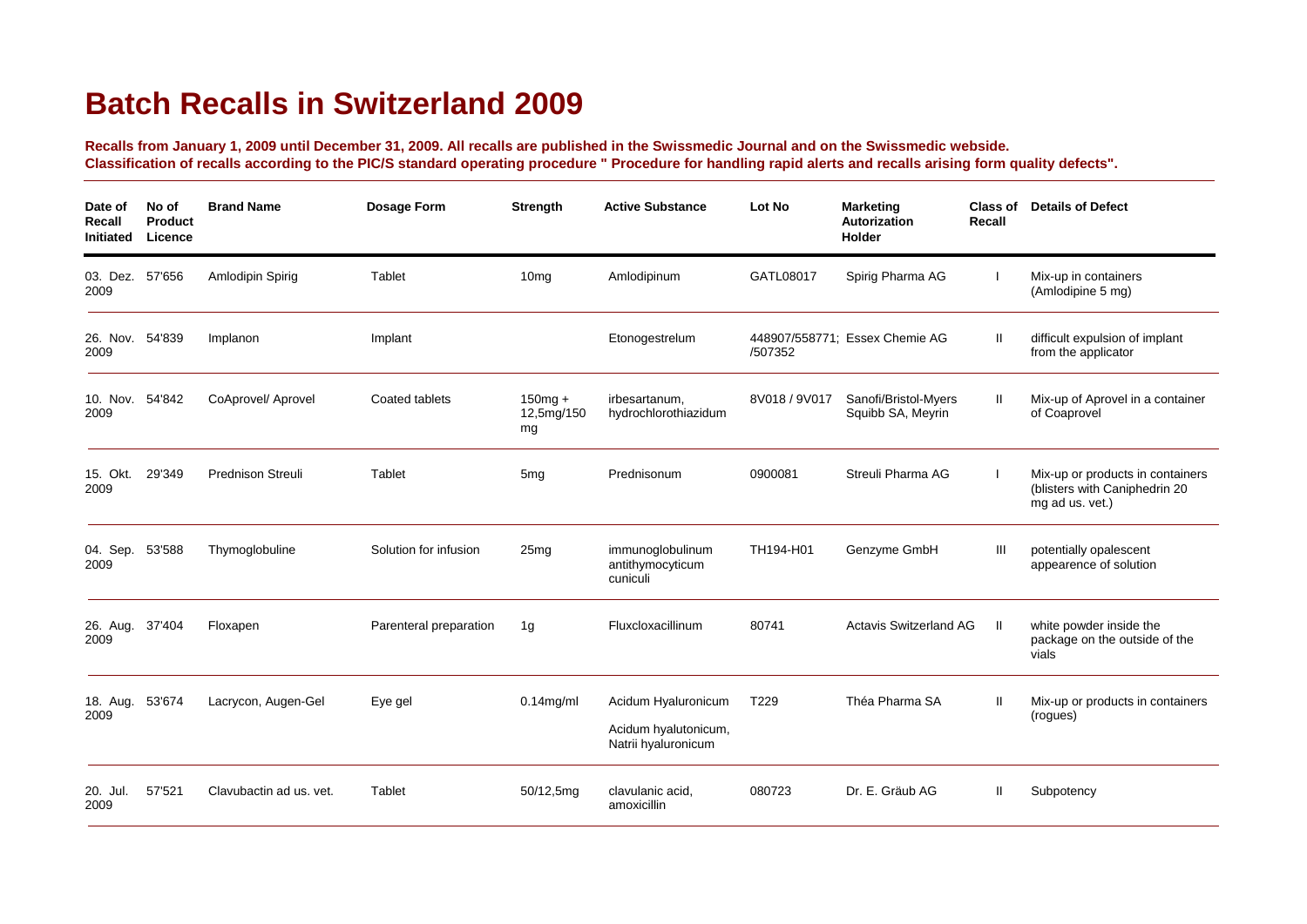| Date of<br>Recall<br><b>Initiated</b> | No of<br><b>Product</b><br>Licence | <b>Brand Name</b>                      | <b>Dosage Form</b>                       | <b>Strength</b>     | <b>Active Substance</b>                       | Lot No                      | <b>Marketing</b><br><b>Autorization</b><br><b>Holder</b> | <b>Class of</b><br>Recall | <b>Details of Defect</b>                                                                                        |
|---------------------------------------|------------------------------------|----------------------------------------|------------------------------------------|---------------------|-----------------------------------------------|-----------------------------|----------------------------------------------------------|---------------------------|-----------------------------------------------------------------------------------------------------------------|
| 10. Jul.<br>2009                      | 56'169                             | Rhinathiol Sirup ohne<br>Zucker Kinder | Syrup                                    | $100$ mg/ $5$ ml    | Carbocisteinum                                | 43                          | Sanofi-Aventis (Suisse)<br><b>SA</b>                     | Ш                         | Contamination, microbial of non-<br>sterile product                                                             |
| 09. Jul.<br>2009                      | 56'414                             | Conoxia                                | Gas                                      | 3.5 l and 2.0 l     | oxygenum medicinalis                          | see detailed<br>publication | PanGas                                                   | Ш                         | Container valve defect                                                                                          |
| 09. Jul.<br>2009                      | 56'417                             | Distickstoffoxid medizinal             | Gas                                      | $3.1$ and $41$      | dinitrogen oxyde                              | see detailed<br>publication | PanGas                                                   | Ш                         | Container valve defect                                                                                          |
| 09. Jul.<br>2009                      | 56'418                             | Kohlendioxid medizinal                 | Gas                                      | 3.01                | carbon dioxyde                                | see detailed<br>publication | PanGas                                                   | Ш                         | Container valve defect                                                                                          |
| 12. Jun.<br>2009                      | 58'378                             | Cefepime OrPha                         | Powder for infusion                      | 2g                  | Cefepimum                                     | OPMIF8003                   | Orpha Swiss GmbH                                         | Ш                         | Contamination, physical                                                                                         |
| 07. Mai.<br>2009                      | 31'665                             | Becotal                                | Solution for injection                   | 2 <sub>m</sub>      | <b>B-Vitamine- Complex</b>                    | all batches                 | Streuli Pharma AG                                        | Ш                         | Turbicity / precipitate during<br>storage                                                                       |
| 17. Apr.<br>2009                      | 52'267                             | Lorasifar                              | Coated tablets                           | 2.5mg               | Lorazepamum                                   | 6984                        | Siphar SA, Lugano                                        | Ш.                        | Specifications not met                                                                                          |
| 06. Apr.<br>2009                      | 54'975                             | Seretide Diskus 250                    | Powder for inhalation                    | 50 mcg /<br>250 mcg | Salmeterolum.<br>Fluticasone -17<br>propionas | R356548                     | GlaxoSmithKline AG                                       | Ш                         | complaint of with a torn foil<br>strip, no further doses were<br>discharged                                     |
| 04. Apr.<br>2009                      | 52'780                             | Glycophos                              | Concentrate for<br>solution for infusion | $2.16$ g/ 10 ml     | Natrii glycerophosphas                        | 12BIL03                     | Fresenius Kabi AG                                        | н                         | Suspected container defect,<br>white criystals (active<br>substance) on the outer surface<br>of single ampoules |